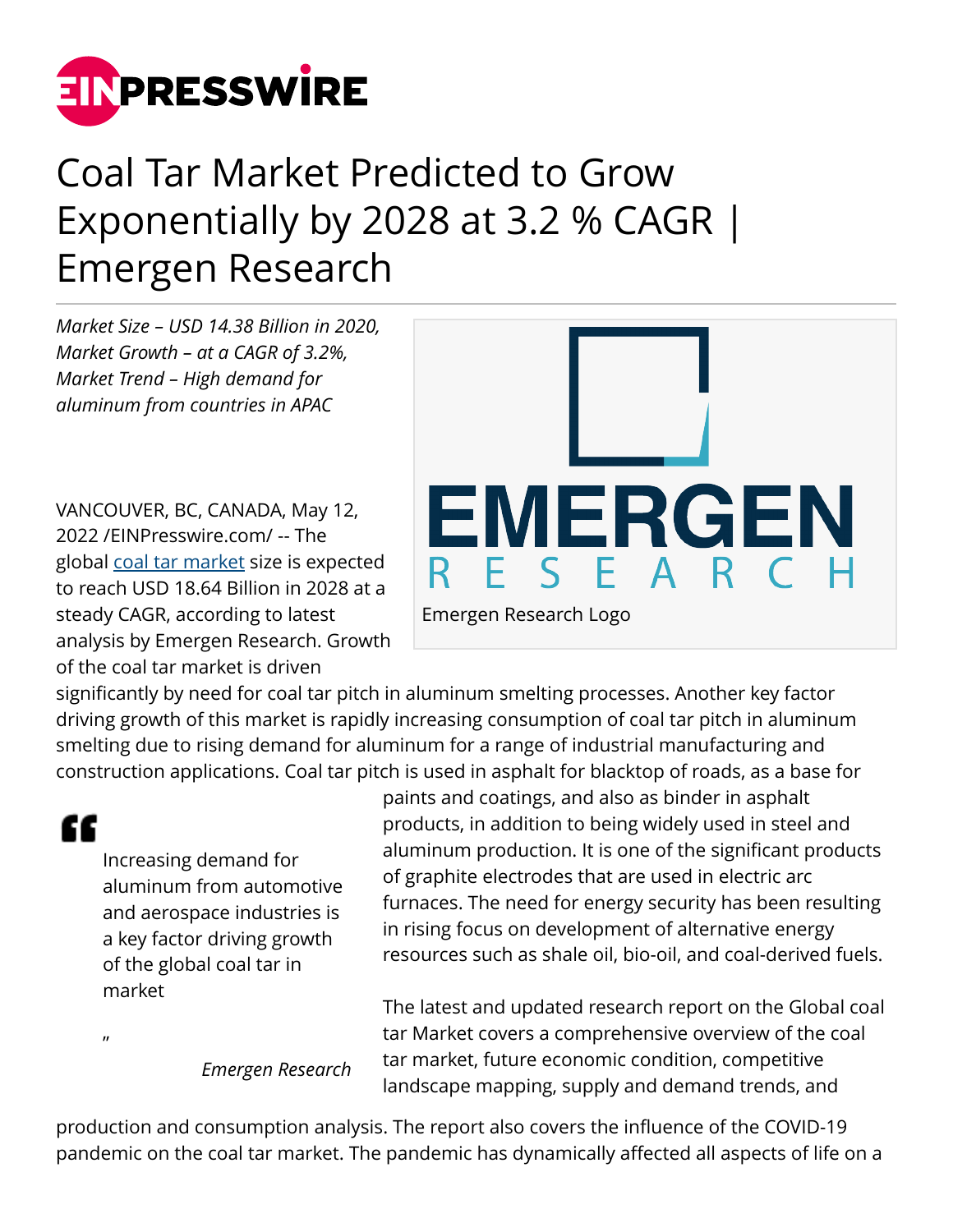global scale along with drastic changes in the economy and market conditions. The report covers the currently fluctuating market scenario along with present and future assessment of the COVID-19 impact. The report encompasses the historical data, company overview, financial standing, and necessary information about the new and key players of the market.

Get Free Sample Report and Related Graphs & Charts @<https://www.emergenresearch.com/request-sample/548>

Major Players/Manufacturers profiled in the report are:

Himadri Speciality Chemical Ltd., Voestalpine AG, Rain Carbon Inc., Industrial Química del Nalón S.A, DEZA, a. s., Bilbaína de Alquitranes, S.A., Koppers Inc., Nagreeka Hydrocarbons (P) Ltd., Neptune Hydrocarbons Mfg. Pvt. Ltd., and Tar Alliance AM.

Some Key Findings in the Report:

In March 2018, Gearbulk and Puma Energy created a joint venture in order to operate five coal tar pitch and bitumen tankers as well as perform liquid coal tar pitch, asphalt and bitumen, creosote, and coal tar transportation contracts.

In March 2020, Epsilon Carbon announced investment of USD 121.6 Million for setting up an integrated carbon black facility, with capacity of 300,000 tons per annum, in Bellary district of Karnataka, India.

Asia Pacific accounted for largest revenue share in 2020, which can be attributed to factors such as increasing demand for coal tar from industries such as aluminum, paint, dyes, and photographic materials in countries in the region.

In February 2020, Epsilon Carbon announced plans to expand its coal tar distillation project and after it received environmental clearance along with other necessary clearance regarding the expansion.

Request a discount on the report @<https://www.emergenresearch.com/request-discount/548>

For the purpose of this report, Emergen Research has segmented the global coal tar market based on type, application, end-use, marketing channel, and region as follows:

Type Outlook (Revenue: USD Billion; Volume: Million Metric Tons; 2021–-2028)

Low Temperature Coal Tar

Medium Temperature Coal Tar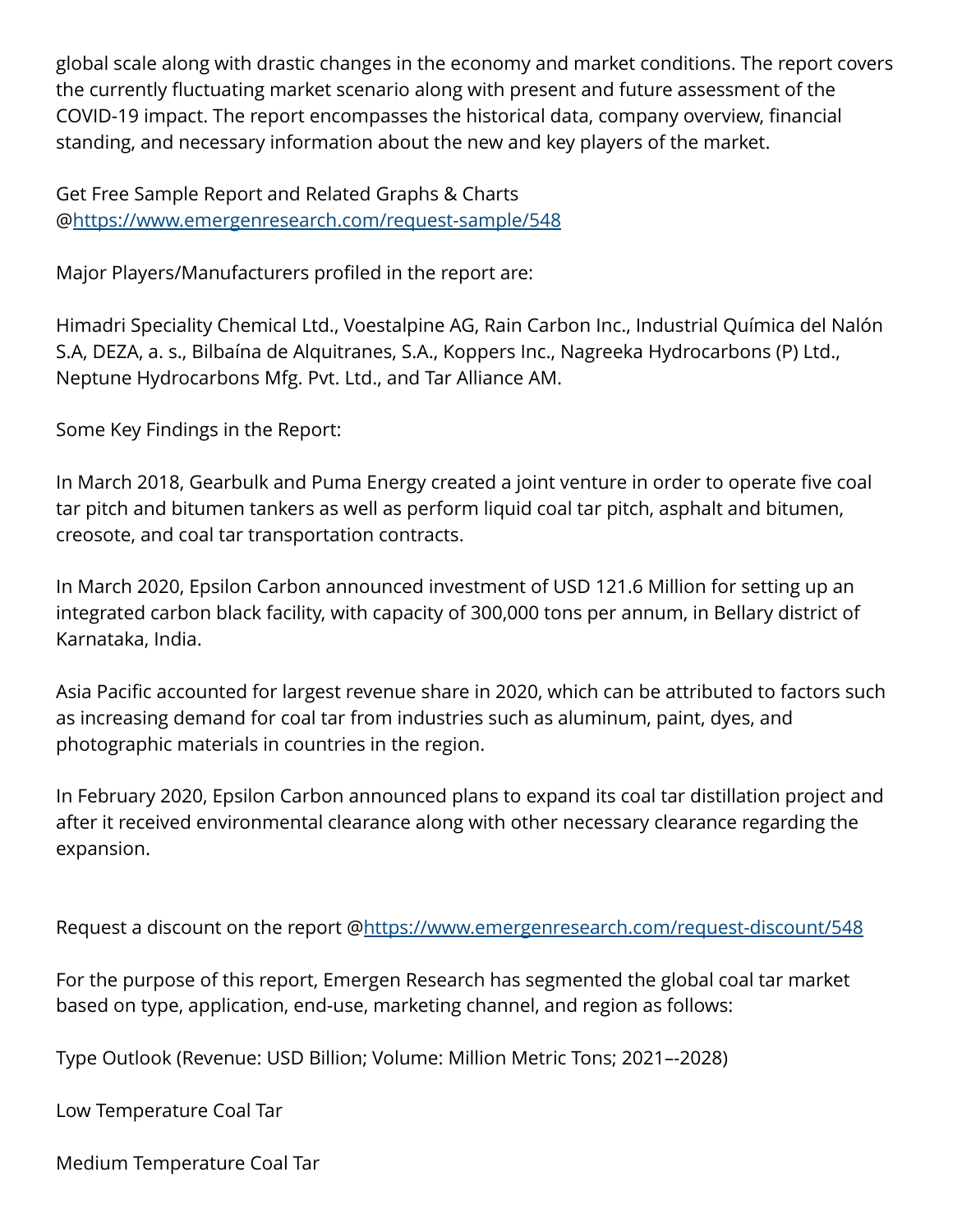High Temperature Coal Tar Application Outlook (Revenue: USD Billion; Volume: Million Metric Tons; 2021-2028) Coal Tar Pitch Carbon Black Oil Specialty Oils End-use Outlook (Revenue: USD Billion; Volume: Million Metric Tons; 2021–-2028) Aluminum Industry Roofing Tire Industry Paint Industry Wood Preservation **Others** 

Marketing Channel Outlook (Revenue: USD Billion; Volume: Million Metric Tons; 2021–-2028)

Online

**Offline** 

The regional analysis states the global market is bifurcated into North America, Europe, Latin America, Asia-Pacific, and Middle East & Africa. The report also covers import export consumption, supply and demand ratio, cost, pricing analysis, gross margin, and revenue estimation of each player in each region. The report also offers a country-wise analysis of the key regions to offer a better understanding of the global market.

Regional Segmentation Covers:

North America (U.S., Canada, Mexico)

Europe (U.K., Italy, Germany, France, Rest of Europe)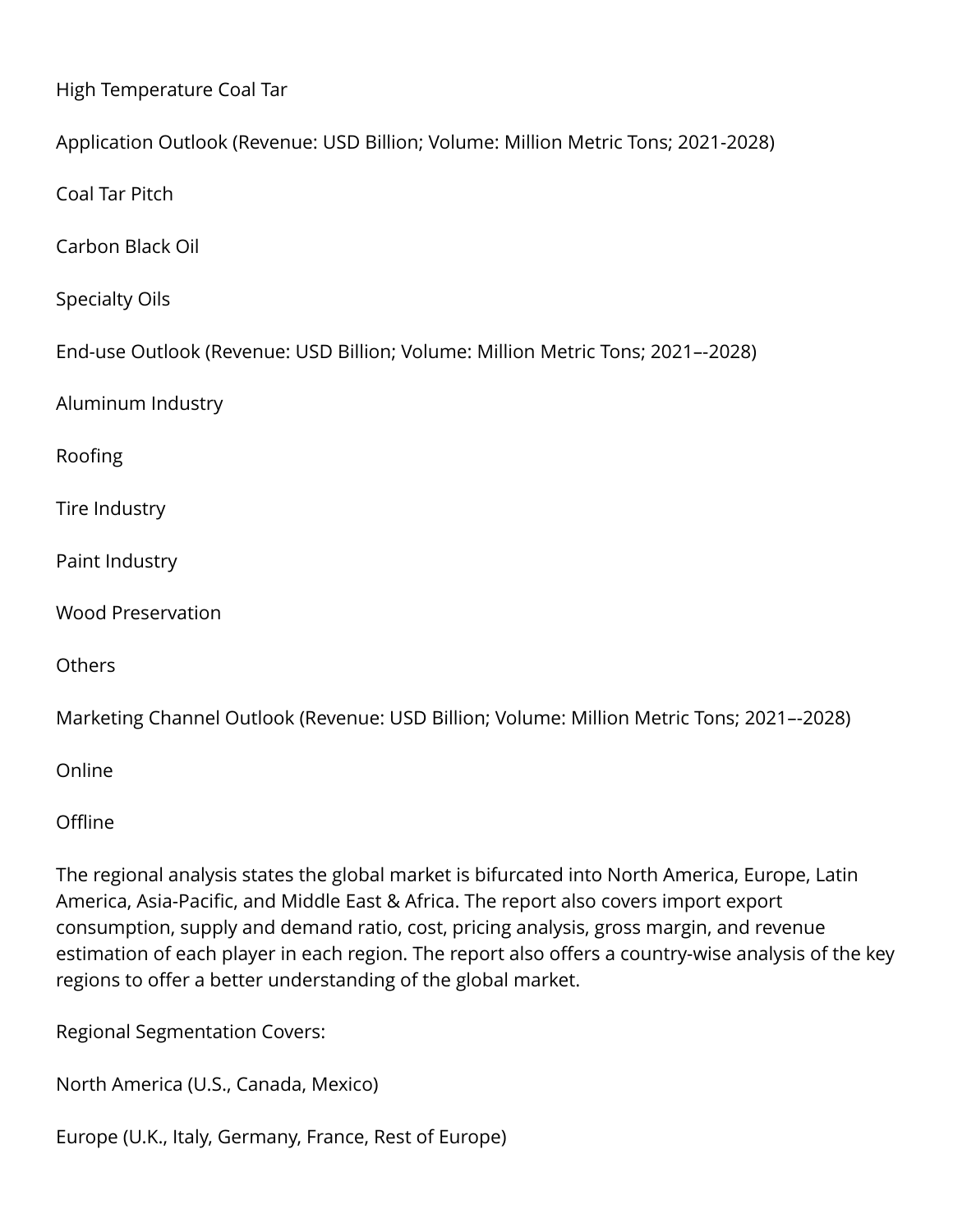Asia Pacific (India, Japan, China, South Korea, Australia, Rest of APAC)

Latin America (Chile, Brazil, Argentina, Rest of Latin America)

Middle East & Africa (Saudi Arabia, U.A.E., South Africa, Rest of MEA)

Request customization of the report [@https://www.emergenresearch.com/request-for](https://www.emergenresearch.com/request-for-customization/548)[customization/548](https://www.emergenresearch.com/request-for-customization/548)

However, the report takes into account the current COVID-19 impact on the global economy and this particular business sector. The global Coal Tar market growth has been extensively hampered by the current economic situation triggered by the COVID-19 pandemic. The pandemic has led to some devastating effects on the global economy, besides disrupting the functioning of the Coal Tar industry. It offers an exhaustive analysis of the present and future effects of the pandemic on this business sphere. Moreover, the adverse effects of the coronavirus pandemic on the global Coal Tar market, as well as its fundamental segments, have also been elucidated in this report.

Key Reasons to Buy This Report:

The report presents a thorough examination of the Coal Tar market, elaborating on its core segments. The report conducts historical and future assessments of the market dynamics and offers precise data in a well-organized order.

The report evaluates the most prominent market growth potentials, dynamic market trends, driving factors, restraints, investment opportunities, and threats.

The report is inclusive of an in-depth study of the industry variables, manufacturers' value chain, sales volume, market share, competitive landscape, and effective business tactics.

The report further identifies the key regions and segments dominating the market. These regions are foreseen to register fast-paced growth over the forecast duration.

Click here to Buy Now [@https://www.emergenresearch.com/select-license/548](https://www.emergenresearch.com/select-license/548)

Thank you for reading our report. To inquire about customization or any query about the report, please get in touch with us. Our team will make sure the report is best suited to your needs. Emergen Research also offers a country-wise customized report as per clients' needs.

Read similar reports by Emergen Research: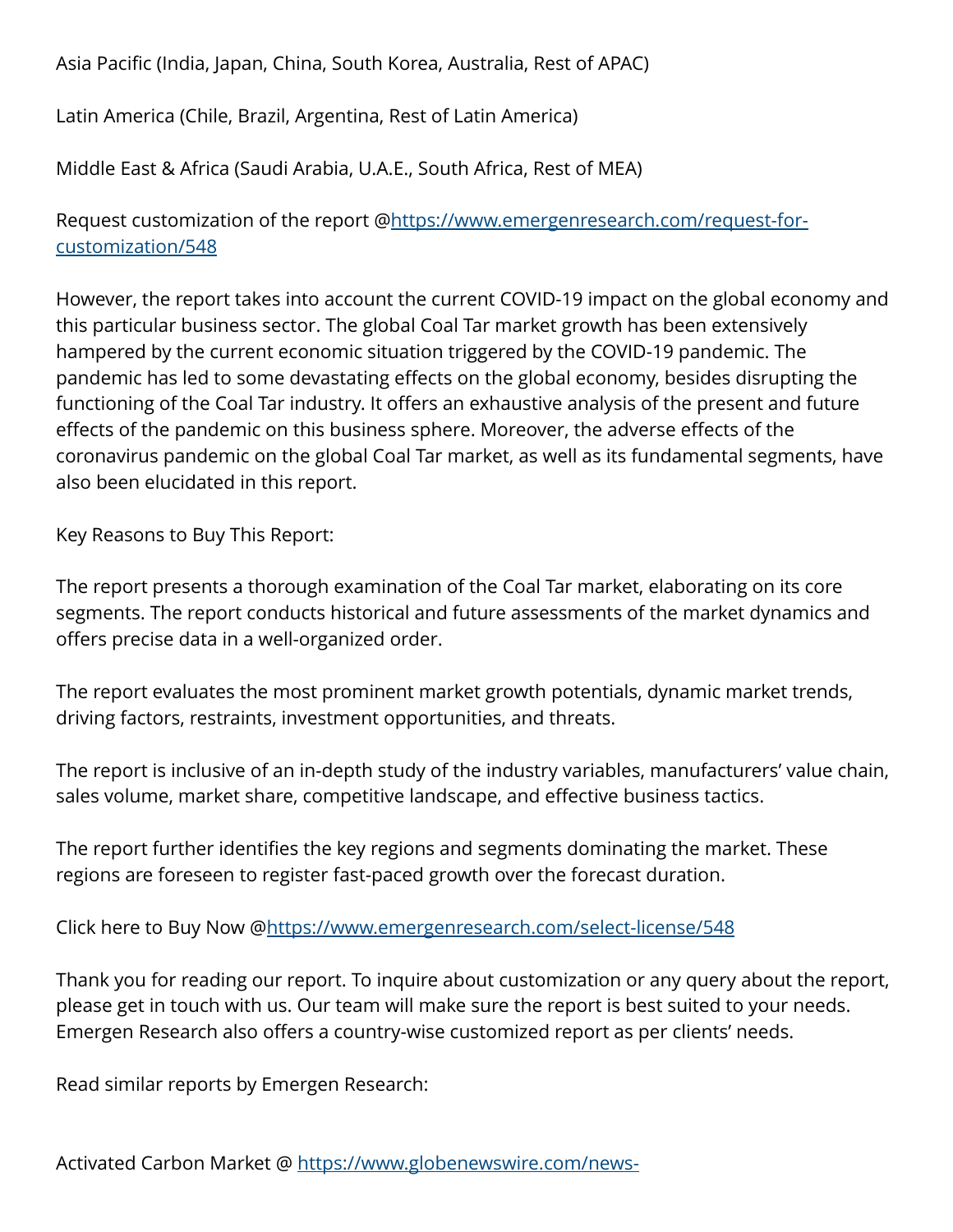[release/2020/12/02/2138482/0/en/Activated-Carbon-Market-Size-Worth-USD-14-07-Billion-by-](https://www.globenewswire.com/news-release/2020/12/02/2138482/0/en/Activated-Carbon-Market-Size-Worth-USD-14-07-Billion-by-2028-Growing-at-a-CAGR-of-9-6-Emergen-Research.html)[2028-Growing-at-a-CAGR-of-9-6-Emergen-Research.html](https://www.globenewswire.com/news-release/2020/12/02/2138482/0/en/Activated-Carbon-Market-Size-Worth-USD-14-07-Billion-by-2028-Growing-at-a-CAGR-of-9-6-Emergen-Research.html)

Sodium Dichromate Market @ [https://www.globenewswire.com/en/news](https://www.globenewswire.com/en/news-release/2020/12/02/2138590/0/en/Sodium-Dichromate-Market-To-Be-Worth-USD-1-242-4-Million-by-2028-Emergen-Research.html)[release/2020/12/02/2138590/0/en/Sodium-Dichromate-Market-To-Be-Worth-USD-1-242-4-](https://www.globenewswire.com/en/news-release/2020/12/02/2138590/0/en/Sodium-Dichromate-Market-To-Be-Worth-USD-1-242-4-Million-by-2028-Emergen-Research.html) [Million-by-2028-Emergen-Research.html](https://www.globenewswire.com/en/news-release/2020/12/02/2138590/0/en/Sodium-Dichromate-Market-To-Be-Worth-USD-1-242-4-Million-by-2028-Emergen-Research.html)

Water and Wastewater Treatment Market @ [http://www.globenewswire.com/en/news](http://www.globenewswire.com/en/news-release/2020/12/15/2145667/0/en/Water-and-Wastewater-Treatment-Market-To-Be-Worth-USD-472-53-Billion-by-2028-Emergen-Research.html)[release/2020/12/15/2145667/0/en/Water-and-Wastewater-Treatment-Market-To-Be-Worth-USD-](http://www.globenewswire.com/en/news-release/2020/12/15/2145667/0/en/Water-and-Wastewater-Treatment-Market-To-Be-Worth-USD-472-53-Billion-by-2028-Emergen-Research.html)[472-53-Billion-by-2028-Emergen-Research.html](http://www.globenewswire.com/en/news-release/2020/12/15/2145667/0/en/Water-and-Wastewater-Treatment-Market-To-Be-Worth-USD-472-53-Billion-by-2028-Emergen-Research.html)

Tungsten Carbide Market @ [https://www.globenewswire.com/news](https://www.globenewswire.com/news-release/2020/12/15/2145714/0/en/Tungsten-Carbide-Market-Worth-USD-27-70-Billion-By-2028-Growing-at-a-CAGR-of-8-5-Emergen-Research.html)[release/2020/12/15/2145714/0/en/Tungsten-Carbide-Market-Worth-USD-27-70-Billion-By-2028-](https://www.globenewswire.com/news-release/2020/12/15/2145714/0/en/Tungsten-Carbide-Market-Worth-USD-27-70-Billion-By-2028-Growing-at-a-CAGR-of-8-5-Emergen-Research.html) [Growing-at-a-CAGR-of-8-5-Emergen-Research.html](https://www.globenewswire.com/news-release/2020/12/15/2145714/0/en/Tungsten-Carbide-Market-Worth-USD-27-70-Billion-By-2028-Growing-at-a-CAGR-of-8-5-Emergen-Research.html)

Anti Fingerprint Coatings Market @ [https://www.globenewswire.com/fr/news](https://www.globenewswire.com/fr/news-release/2020/12/17/2146732/0/en/Anti-Fingerprint-Coatings-Market-Size-Worth-USD-1-297-8-Million-by-2028-Emergen-Research.html)[release/2020/12/17/2146732/0/en/Anti-Fingerprint-Coatings-Market-Size-Worth-USD-1-297-8-](https://www.globenewswire.com/fr/news-release/2020/12/17/2146732/0/en/Anti-Fingerprint-Coatings-Market-Size-Worth-USD-1-297-8-Million-by-2028-Emergen-Research.html) [Million-by-2028-Emergen-Research.html](https://www.globenewswire.com/fr/news-release/2020/12/17/2146732/0/en/Anti-Fingerprint-Coatings-Market-Size-Worth-USD-1-297-8-Million-by-2028-Emergen-Research.html)

Dairy Enzymes Market @ [https://www.globenewswire.com/news](https://www.globenewswire.com/news-release/2021/01/18/2160104/0/en/Dairy-Enzymes-Market-Size-to-Reach-USD-999-8-Million-by-2028-Growing-at-a-CAGR-of-7-2-Emergen-Research.html)[release/2021/01/18/2160104/0/en/Dairy-Enzymes-Market-Size-to-Reach-USD-999-8-Million-by-](https://www.globenewswire.com/news-release/2021/01/18/2160104/0/en/Dairy-Enzymes-Market-Size-to-Reach-USD-999-8-Million-by-2028-Growing-at-a-CAGR-of-7-2-Emergen-Research.html)[2028-Growing-at-a-CAGR-of-7-2-Emergen-Research.html](https://www.globenewswire.com/news-release/2021/01/18/2160104/0/en/Dairy-Enzymes-Market-Size-to-Reach-USD-999-8-Million-by-2028-Growing-at-a-CAGR-of-7-2-Emergen-Research.html)

Magnesia Chrome Bricks Market @ [https://www.globenewswire.com/en/news](https://www.globenewswire.com/en/news-release/2021/01/25/2163702/0/en/Magnesia-Chrome-Bricks-Market-Size-to-Reach-USD-2-742-9-Million-by-2028-Rise-in-Infrastructure-Development-Activities-will-be-the-Key-Factor-Driving-the-Industry-Growth-States-Emer.html)[release/2021/01/25/2163702/0/en/Magnesia-Chrome-Bricks-Market-Size-to-Reach-USD-2-742-9-](https://www.globenewswire.com/en/news-release/2021/01/25/2163702/0/en/Magnesia-Chrome-Bricks-Market-Size-to-Reach-USD-2-742-9-Million-by-2028-Rise-in-Infrastructure-Development-Activities-will-be-the-Key-Factor-Driving-the-Industry-Growth-States-Emer.html) [Million-by-2028-Rise-in-Infrastructure-Development-Activities-will-be-the-Key-Factor-Driving-the-](https://www.globenewswire.com/en/news-release/2021/01/25/2163702/0/en/Magnesia-Chrome-Bricks-Market-Size-to-Reach-USD-2-742-9-Million-by-2028-Rise-in-Infrastructure-Development-Activities-will-be-the-Key-Factor-Driving-the-Industry-Growth-States-Emer.html)[Industry-Growth-States-Emer.html](https://www.globenewswire.com/en/news-release/2021/01/25/2163702/0/en/Magnesia-Chrome-Bricks-Market-Size-to-Reach-USD-2-742-9-Million-by-2028-Rise-in-Infrastructure-Development-Activities-will-be-the-Key-Factor-Driving-the-Industry-Growth-States-Emer.html)

Green Mining Market @ [https://www.globenewswire.com/news](https://www.globenewswire.com/news-release/2021/01/25/2163742/0/en/Green-Mining-Market-to-Reach-Value-of-USD-15-90-Billion-By-2028-Increasing-Emphasis-on-Sustainable-Development-and-Rising-Adoption-of-Eco-Friendly-Mining-will-be-the-Key-Factor-Dri.html)[release/2021/01/25/2163742/0/en/Green-Mining-Market-to-Reach-Value-of-USD-15-90-Billion-By-](https://www.globenewswire.com/news-release/2021/01/25/2163742/0/en/Green-Mining-Market-to-Reach-Value-of-USD-15-90-Billion-By-2028-Increasing-Emphasis-on-Sustainable-Development-and-Rising-Adoption-of-Eco-Friendly-Mining-will-be-the-Key-Factor-Dri.html)[2028-Increasing-Emphasis-on-Sustainable-Development-and-Rising-Adoption-of-Eco-Friendly-](https://www.globenewswire.com/news-release/2021/01/25/2163742/0/en/Green-Mining-Market-to-Reach-Value-of-USD-15-90-Billion-By-2028-Increasing-Emphasis-on-Sustainable-Development-and-Rising-Adoption-of-Eco-Friendly-Mining-will-be-the-Key-Factor-Dri.html)[Mining-will-be-the-Key-Factor-Dri.html](https://www.globenewswire.com/news-release/2021/01/25/2163742/0/en/Green-Mining-Market-to-Reach-Value-of-USD-15-90-Billion-By-2028-Increasing-Emphasis-on-Sustainable-Development-and-Rising-Adoption-of-Eco-Friendly-Mining-will-be-the-Key-Factor-Dri.html)

Biological Wastewater Treatment Market @ [https://www.globenewswire.com/news](https://www.globenewswire.com/news-release/2021/02/08/2171078/0/en/Biological-Wastewater-Treatment-Market-Size-to-Reach-USD-12-48-Billion-by-2028-Scarcity-of-Water-in-Developing-Economies-and-Developments-in-Molecular-Biology-Techniques-are-Drivin.html)[release/2021/02/08/2171078/0/en/Biological-Wastewater-Treatment-Market-Size-to-Reach-USD-](https://www.globenewswire.com/news-release/2021/02/08/2171078/0/en/Biological-Wastewater-Treatment-Market-Size-to-Reach-USD-12-48-Billion-by-2028-Scarcity-of-Water-in-Developing-Economies-and-Developments-in-Molecular-Biology-Techniques-are-Drivin.html)